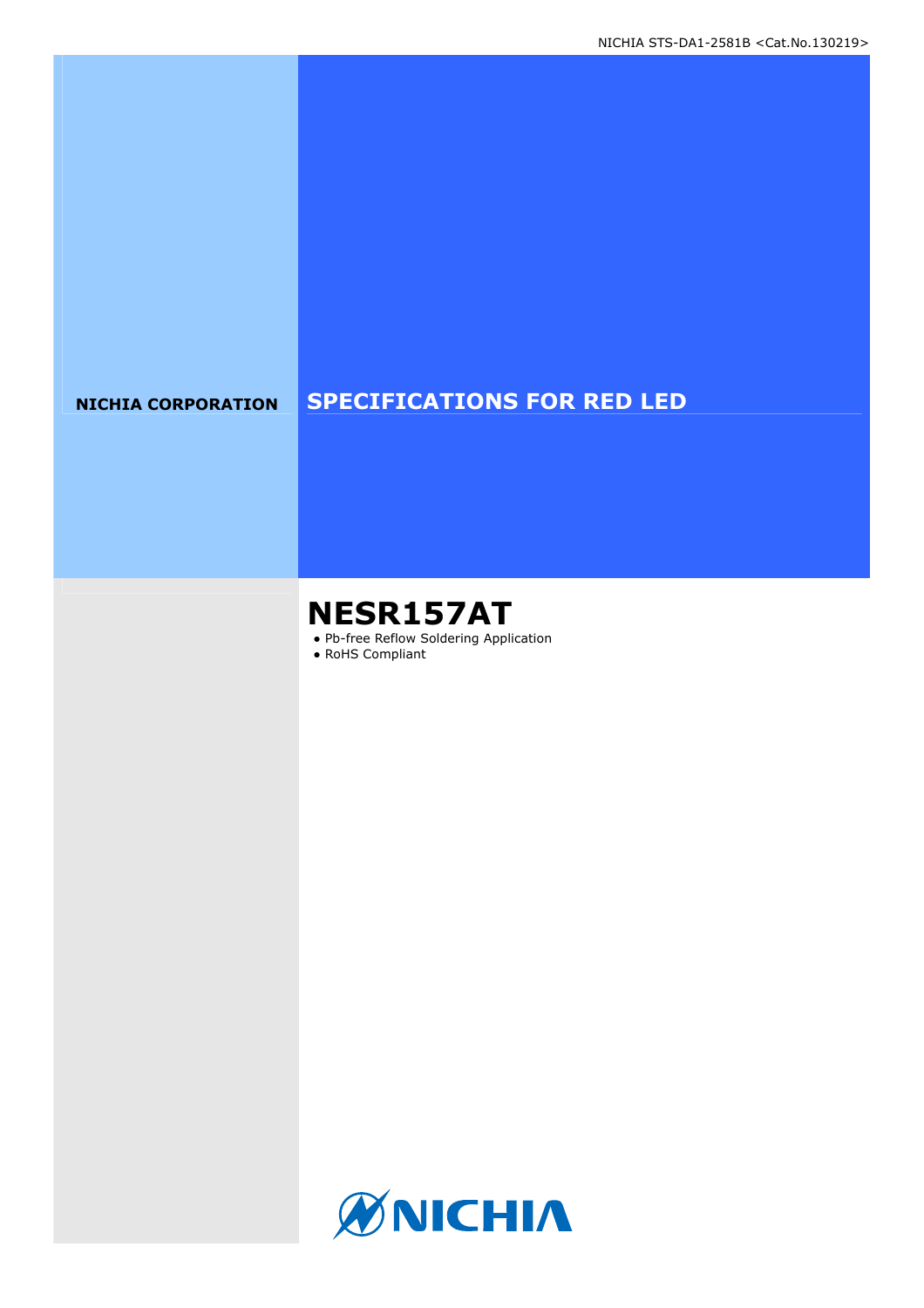### SPECIFICATIONS

#### (1) Absolute Maximum Ratings

| Item                         | Symbol                       | Absolute Maximum Rating | Unit |
|------------------------------|------------------------------|-------------------------|------|
| <b>Forward Current</b>       | ΙF                           | 70                      | mA   |
| <b>Pulse Forward Current</b> | ${\rm I}_{\sf FP}$           | 100                     | mA   |
| Reverse Voltage              | $\mathsf{V}_\mathsf{R}$      | 5                       |      |
| Power Dissipation            | $P_{D}$                      | 203                     | mW   |
| Operating Temperature        | $\mathsf{T}_{\mathsf{oor}}$  | $-40\nsim85$            | °C   |
| Storage Temperature          | ${\mathsf T}_{\textsf{sta}}$ | $-40\nu 85$             | °C   |
| Junction Temperature         |                              | 120                     | ۰C   |

\* Absolute Maximum Ratings at  $T_A = 25$ °C.

\* I<sub>FP</sub> conditions with pulse width  $\leq$ 10ms and duty cycle  $\leq$ 10%.

#### (2) Initial Electrical/Optical Characteristics

| Item                           |   | Symbol                     | Condition    | Typ   | <b>Max</b> | Unit |
|--------------------------------|---|----------------------------|--------------|-------|------------|------|
| Forward Voltage                |   | V <sub>F</sub>             | $I_F = 50mA$ | 2.5   |            | v    |
| <b>Reverse Current</b>         |   | $I_{R}$                    | $V_R = 5V$   |       |            | μA   |
| Luminous Flux                  |   | $\Phi_{v}$                 | $I_F = 50mA$ | 7.5   |            | Im   |
| Luminous Intensity             |   | $I_{\nu}$                  | $I_F = 50mA$ | 2.3   |            | cd   |
|                                | x |                            | $I_F = 50mA$ | 0.700 |            |      |
| <b>Chromaticity Coordinate</b> |   |                            | $I_F = 50mA$ | 0.299 |            |      |
| <b>Thermal Resistance</b>      |   | $R_{\theta}$ <sub>15</sub> |              | 20    | 40         | °C/W |

 $*$  Characteristics at T<sub>A</sub>=25°C.

\* Luminous Flux value as per CIE 127:2007 standard.

\* Chromaticity Coordinates as per CIE 1931 Chromaticity Chart.

 $*$  R<sub>0JS</sub> is Thermal Resistance from junction to T<sub>S</sub> measuring point.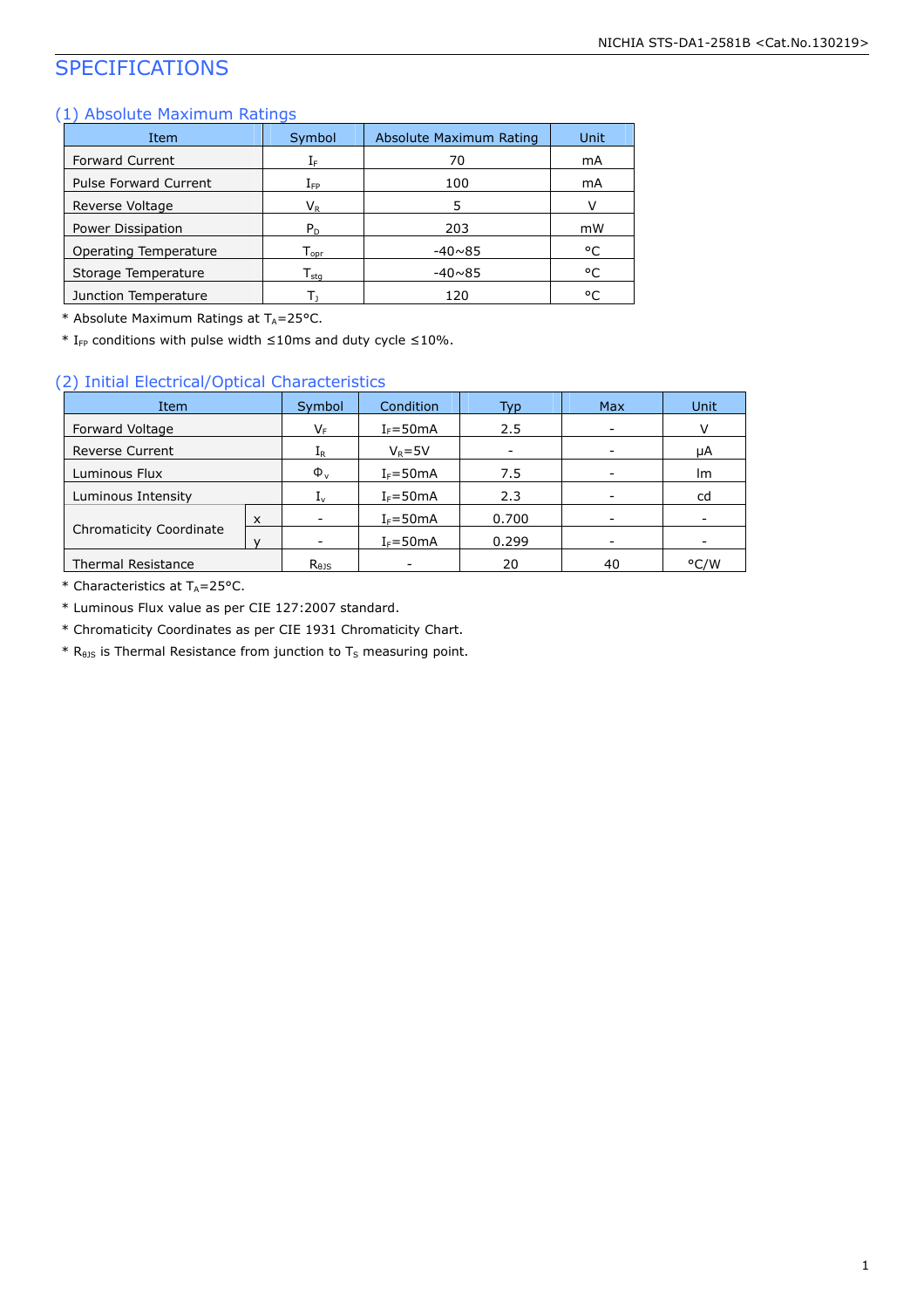### RANKS

| Item                   | Rank           | Min | Max  | Unit |  |
|------------------------|----------------|-----|------|------|--|
| Forward Voltage        | -              | 1.8 | 2.9  |      |  |
| <b>Reverse Current</b> | -              | -   | 50   | μA   |  |
| Luminous Flux          | P <sub>4</sub> | 9.0 | 10.7 |      |  |
|                        | P <sub>3</sub> | 7.6 | 9.0  |      |  |
|                        | P <sub>2</sub> | 6.4 | 7.6  | Im   |  |
|                        | P <sub>1</sub> | 5.4 | 6.4  |      |  |

Color Rank

| Rank R |      |      |      |  |
|--------|------|------|------|--|
| -67    | 5.67 | 0.73 | በ 73 |  |
|        | 0.33 | 0.33 | דר ו |  |

\* Ranking at  $T_A = 25$ °C.

\* Forward Voltage Tolerance: ±0.05V

\* Luminous Flux Tolerance: ±10%

\* Chromaticity Coordinate Tolerance: ±0.01

\* LEDs from the above ranks will be shipped.

The rank combination ratio per shipment will be decided by Nichia.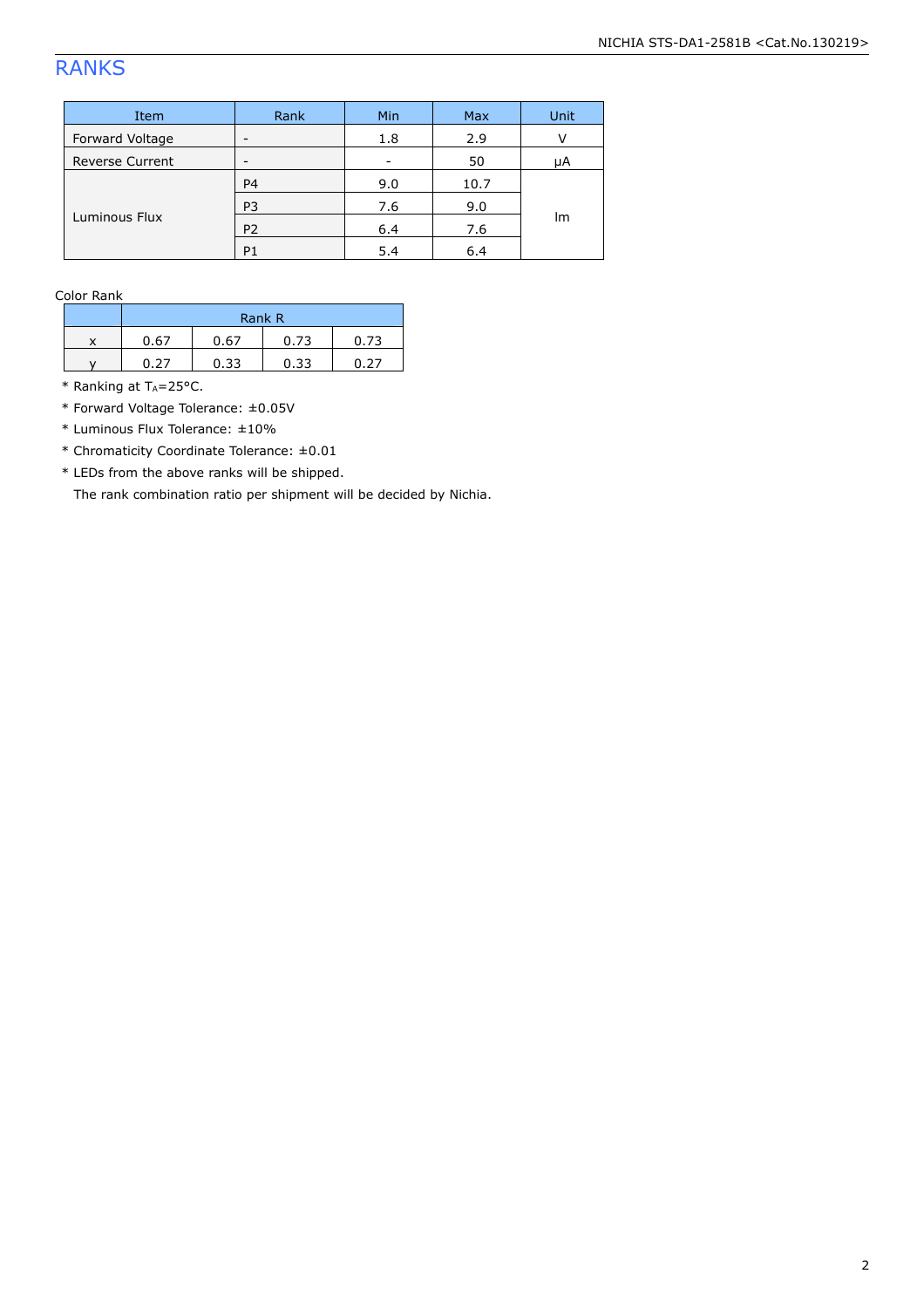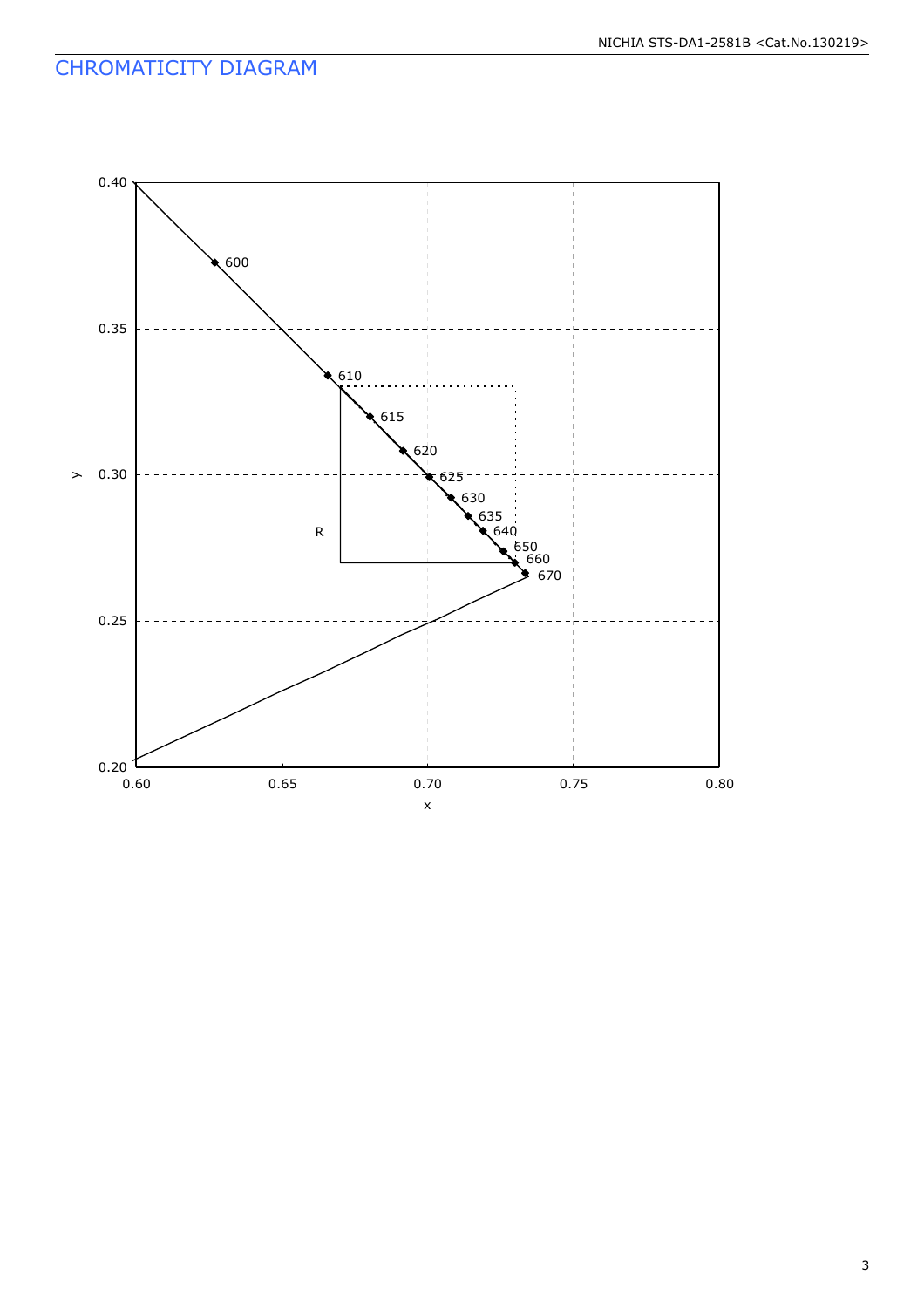### OUTLINE DIMENSIONS

STS-DA7-3942 NESR157A 管理番号 No.

(単位 Unit: mm, 公差 Tolerance: ±0.2)









| 項目 Item                                           | 内容 Description                                  |
|---------------------------------------------------|-------------------------------------------------|
| パッケージ材質<br>Package Materials                      | 耐熱性ポリマー<br>Heat-Resistant Polymer               |
| 封止樹脂材質<br><b>Encapsulating Resin</b><br>Materials | シリコーン樹脂(拡散剤入り)<br>Silicone Resin(with diffuser) |
| 雷極材質<br><b>Electrodes Materials</b>               | 銅合金+銀メッキ<br>Ag-plated Copper Alloy              |
| 質量<br>Weight                                      | 0.0072q(TYP)                                    |

\* バリは寸法に含まないものとします 。

Dimensions do not include mold flash or metal burr.

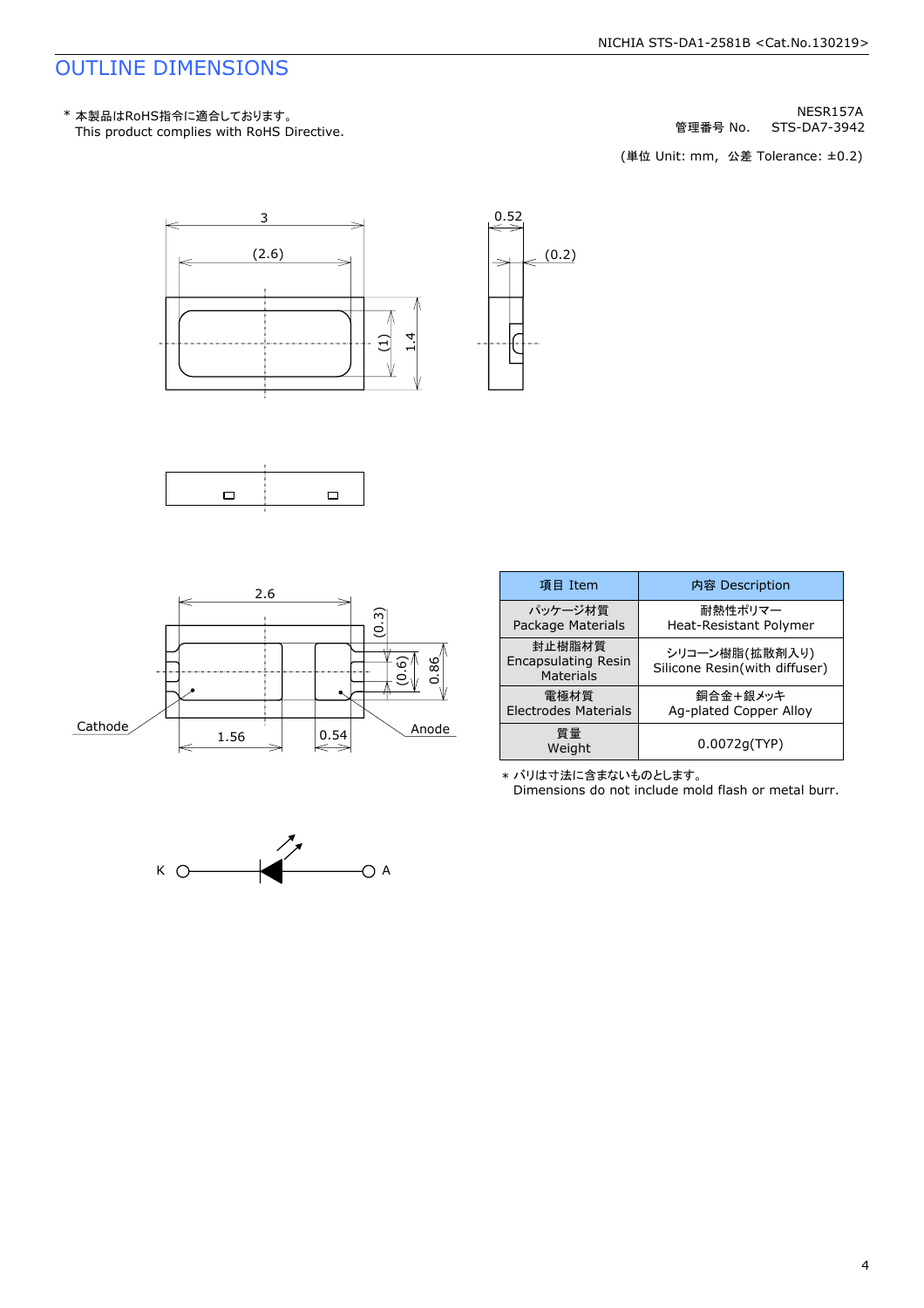### SOLDERING

• Recommended Reflow Soldering Condition(Lead-free Solder)



• Recommended Hand Soldering Condition

| Temperature    | 350°C Max |
|----------------|-----------|
| Soldering Time | 3sec Max  |

• Recommended Soldering Pad Pattern **• Recommended Metal Solder Stencil Aperture** 





<sup>(</sup>単位 Unit: mm)

- \* This LED is designed to be reflow soldered on to a PCB. If dip soldered, Nichia cannot guarantee its reliability.
- \* Reflow soldering must not be performed more than twice. Hand soldering must not be performed more than once.
- \* Avoid rapid cooling. Ramp down the temperature gradually from the peak temperature.
- \* Nitrogen reflow soldering is recommended. Air flow soldering conditions can cause optical degradation, caused by heat and/or atmosphere.
- \* Since the silicone used in the encapsulating resin is soft, do not press on the encapsulant resin. Pressure can cause nicks, chip-outs, encapsulant delamination and deformation, and wire breaks, decreasing reliability.
- \* Repairing should not be done after the LEDs have been soldered. When repairing is unavoidable, a double-head soldering iron should be used.

It should be confirmed beforehand whether the characteristics of the LEDs will or will not be damaged by repairing.

\* When soldering, do not apply stress to the LED while the LED is hot.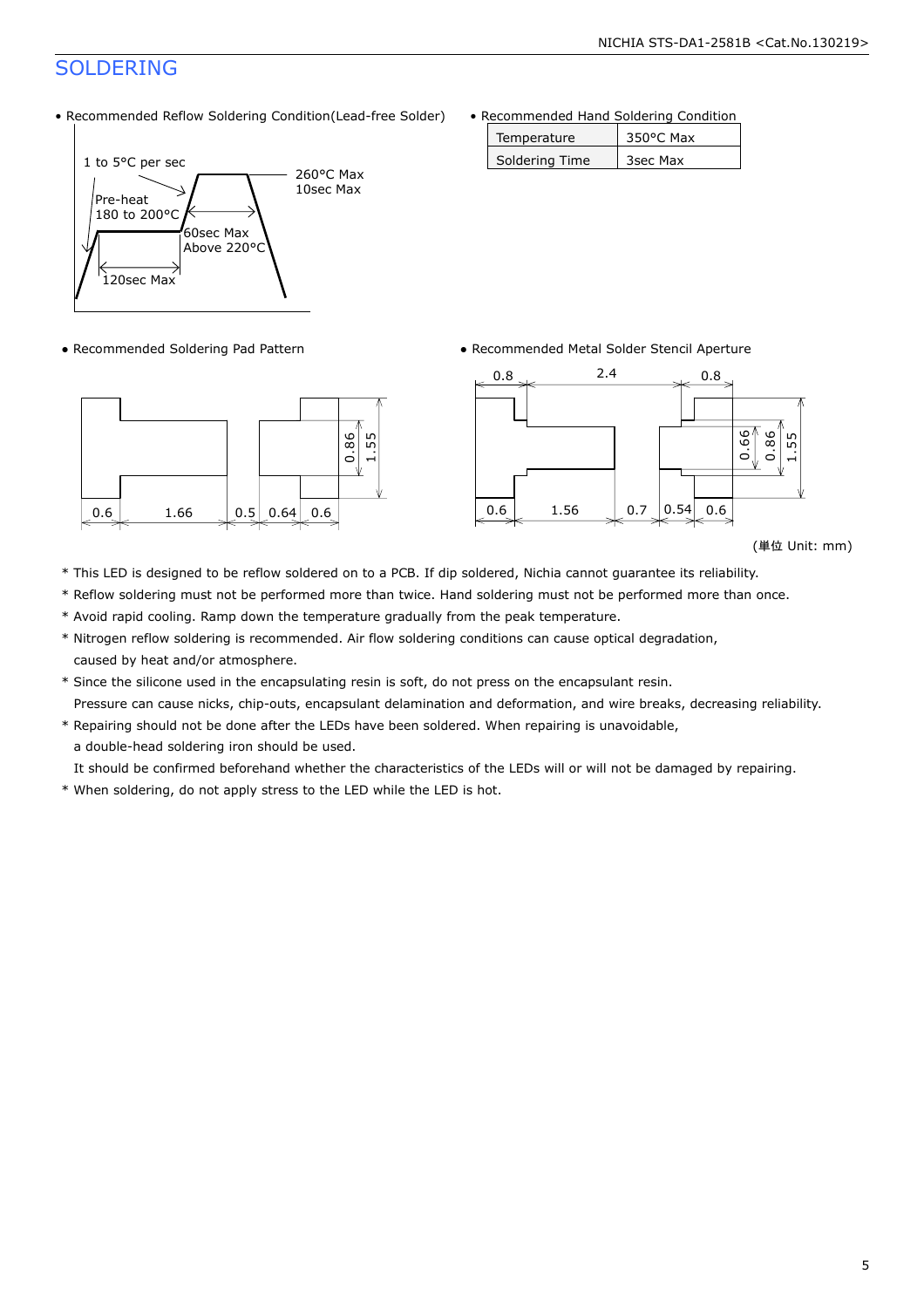### TAPE AND REEL DIMENSIONS



リール部 Reel



- Quantity per reel=5000pcs \* 数量は1リールにつき 5000個入りです 。
- The tape packing method complies with JIS C 0806 (Packaging of Electronic Components on Continuous Tapes). \* JIS C 0806電子部品テーピングに準拠しています 。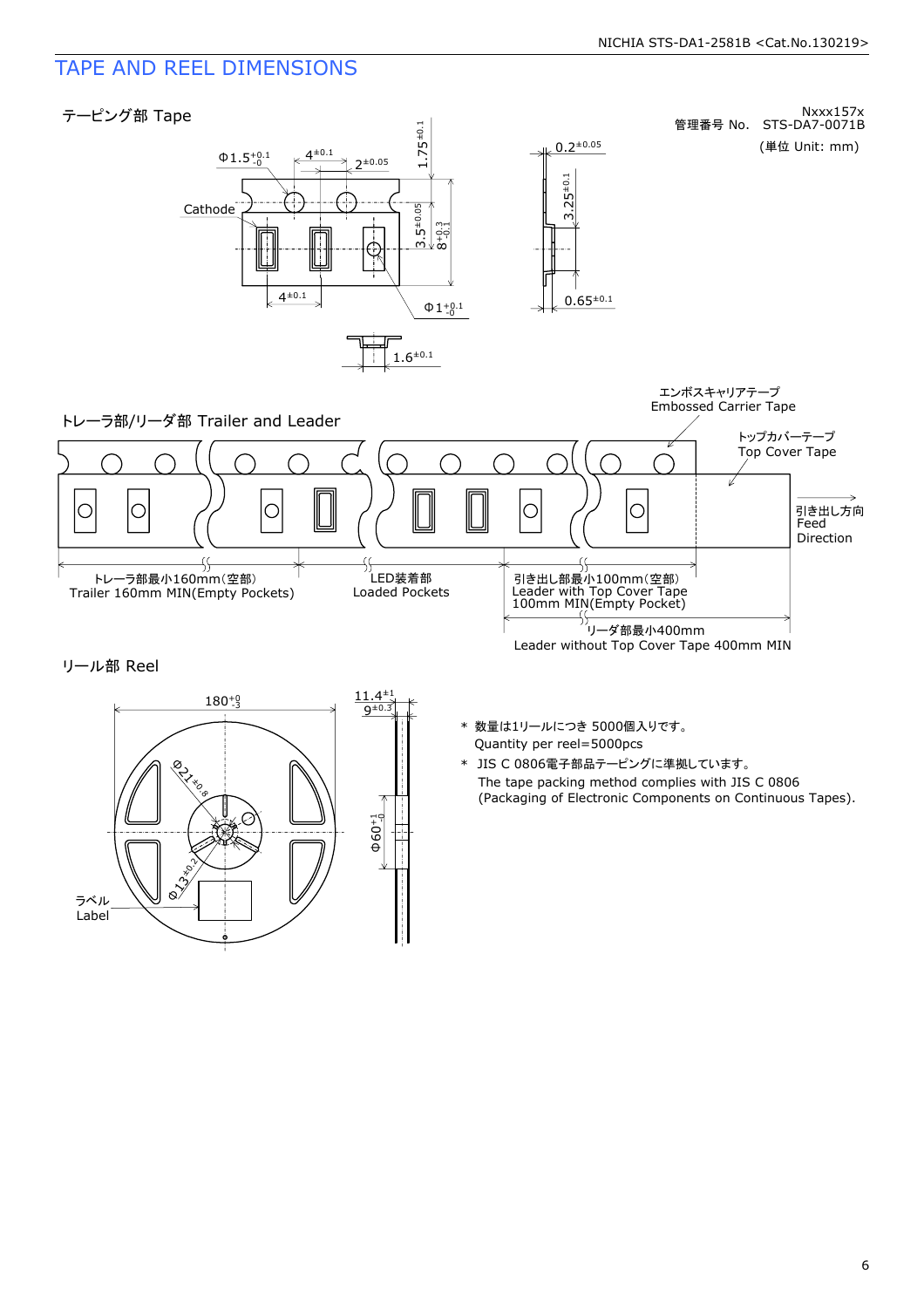### PACKAGING - TAPE & REEL

Reels are shipped with desiccants in heat-sealed moisture-proof bags. シリカゲルとともにリールをアルミ防湿袋に入れ、熱シールにより封をします。

管理番号 No. STS-DA7-0006C **Nxxxxxxx** 



ラベル Label **ØNICHIA** XXXX LED TYPE **Nxxxxxxx** \*\*\*\*\*\*\* LOT YMxxxx-RRR QTY. **PCS** RoHS NICHIA CORPORATION 491 OKA, KAMINAKA, ANAN, TOKUSHIMA, JAPAN

Moisture-proof bags are packed in cardboard boxes with corrugated partitions. アルミ防湿袋を並べて入れ、ダンボールで仕切ります。



| ラベル Label               |                                                                 |
|-------------------------|-----------------------------------------------------------------|
|                         | <b>ØNICHIA</b>                                                  |
|                         | <b>XXXX LED</b>                                                 |
|                         | TYPE Nxxxxxxx<br>*******                                        |
| <b>RANK RRR</b><br>OTY. | PCS<br><b>RoHS</b>                                              |
|                         | NICHIA CORPORATION<br>491 OKA, KAMINAKA, ANAN, TOKUSHIMA, JAPAN |

- If not provided, it will not be indicated on the label. \*\*\*\*\*\*\* is the customer part number. 客先型名が設定されていない場合は空白です 。 \* 客先型名を\*\*\*\*\*\*\*で示します。
- \* ロット表記方法についてはロット番号の項を<br> 参照して下さい。 For details, see "LOT NUMBERING CODE" in this document.
- The label does not have the RANK field for un-ranked products. ランク分けがない場合はランク表記はありません。
- Products shipped on tape and reel are packed in a moisture-proof bag. \* 本製品はテーピングしたのち、輸送の衝撃から保護するためダンボールで梱包します。
- \* 取り扱いに際して、落下させたり、強い衝撃を与えたりしますと、製品を損傷させる原因になりますので注意して下さい。 Do not drop or expose the box to external forces as it may damage the products. They are shipped in cardboard boxes to protect them from external forces during transportation.
- \* ダンボールには防水加工がされておりませんので、梱包箱が水に濡れないよう注意して下さい。
- 輸送、運搬に際して弊社よりの梱包状態あるいは同等の梱包を行って下さい。 Do not expose to water. The box is not water-resistant.
- Using the original package material or equivalent in transit is recommended.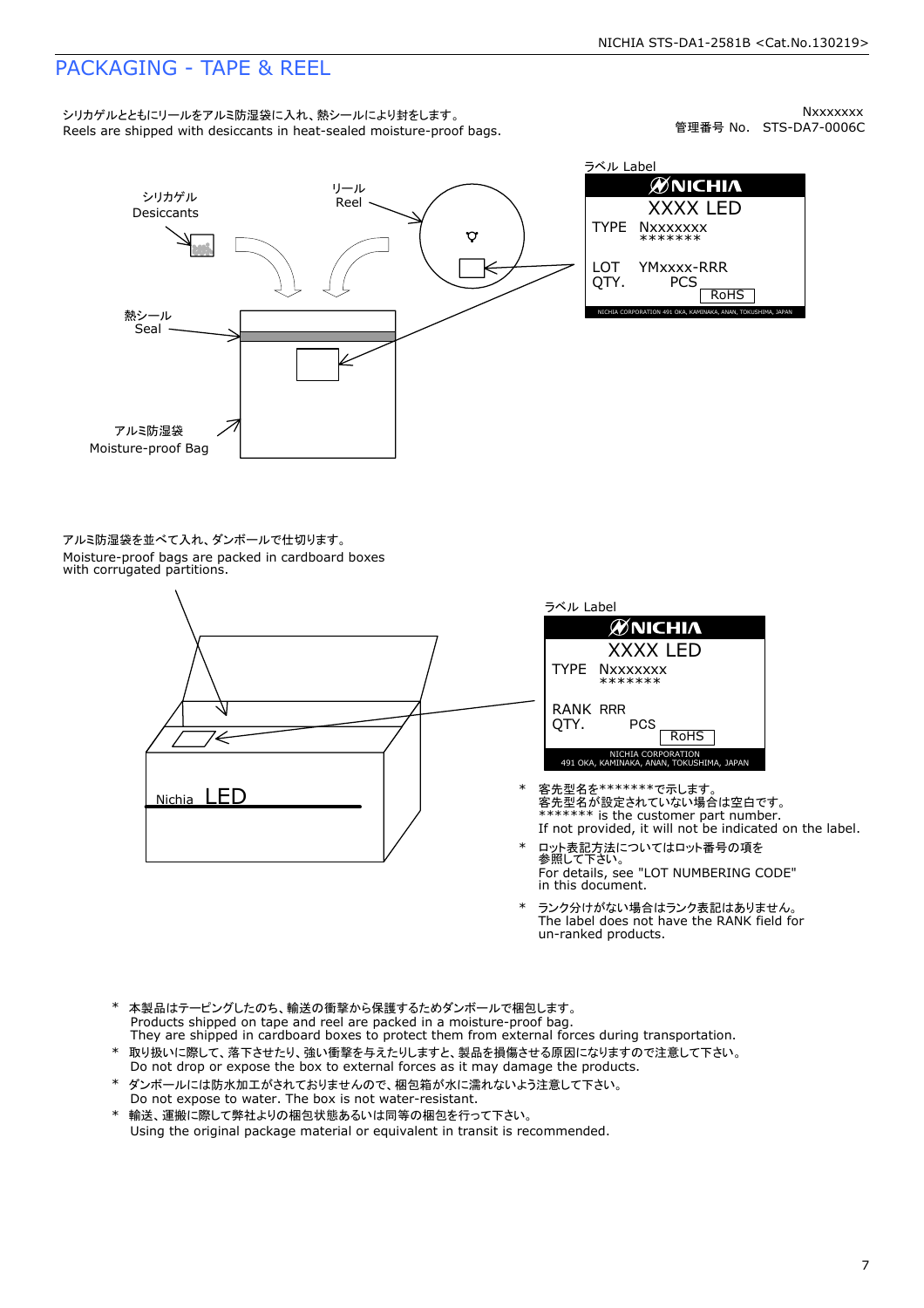### LOT NUMBERING CODE

Lot Number is presented by using the following alphanumeric code.

YMxxxx - RRR

| Year |   |
|------|---|
| 2009 | 9 |
| 2010 | А |
| 2011 | В |
| 2012 | C |
| 2013 | D |
| 2014 | F |

#### M - Month

| Month         | м | Month |  |
|---------------|---|-------|--|
|               |   |       |  |
| $\mathcal{L}$ |   | ႙     |  |
|               |   | g     |  |
|               |   | 10    |  |
|               |   | 11    |  |
|               |   | 12    |  |

xxxx-Nichia's Product Number

RRR-Ranking by Color Coordinates, Ranking by Luminous Flux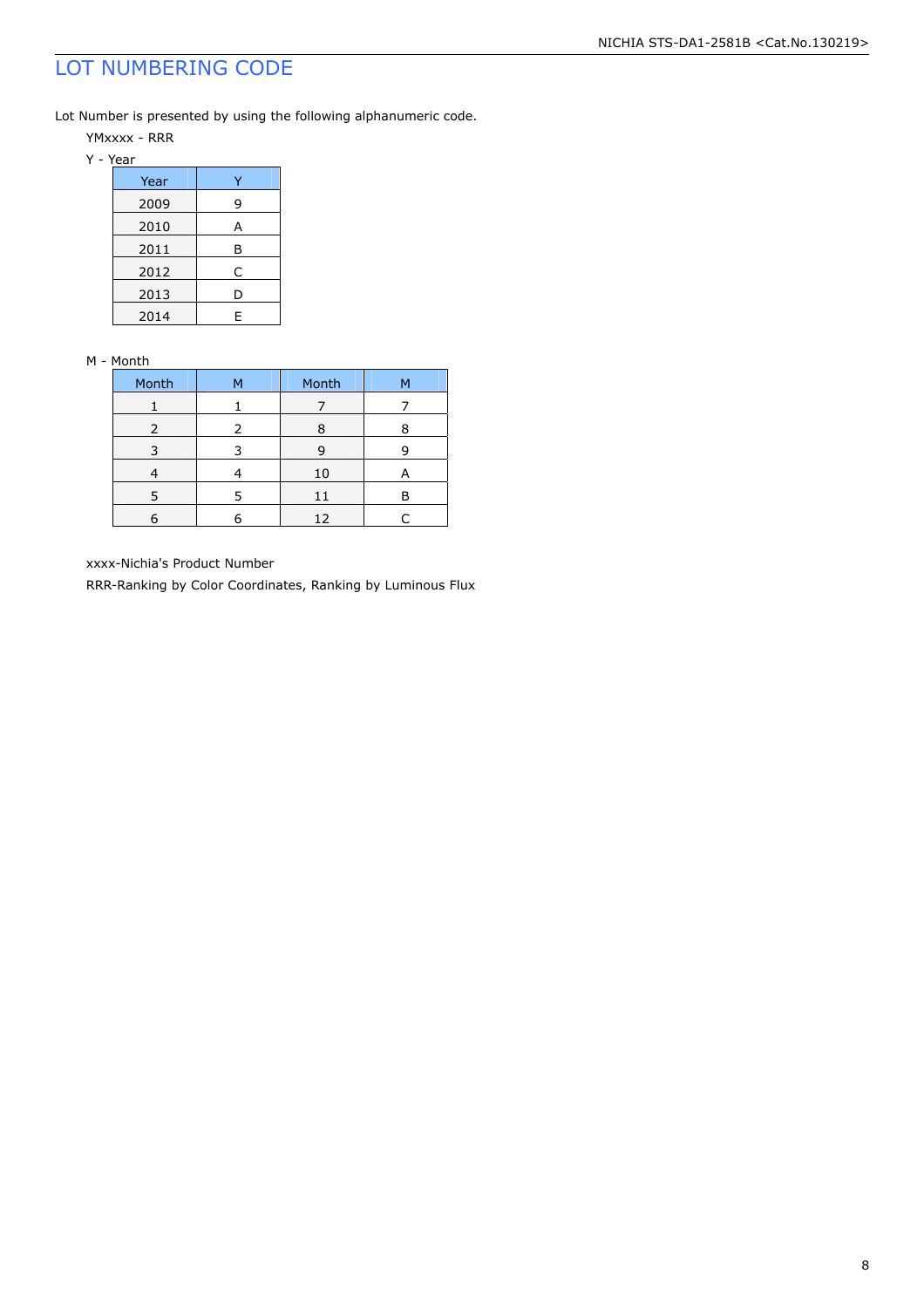### DERATING CHARACTERISTICS

NESR157A 管理番号 No. STS-DA7-3393A

#### カソード側はんだ接合部温度-許容順電流特性 **Solder Temperature(Cathode Side) vs Allowable Forward Current**





9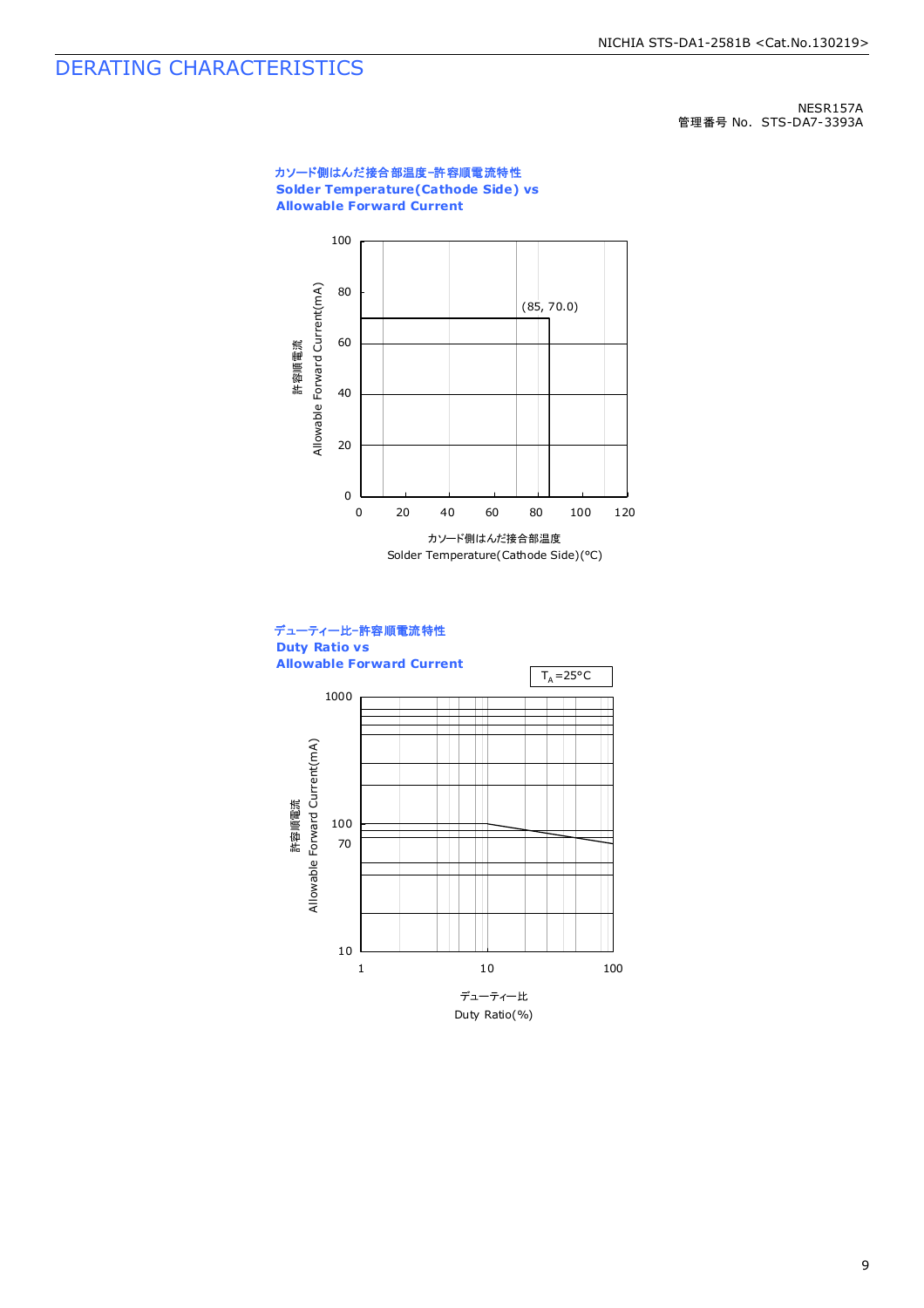### OPTICAL CHARACTERISTICS

\* 本特性は参考です。

All characteristics shown are for reference only and are not guaranteed.

NESR157A 管理番号 No. STS-DA7-3371A



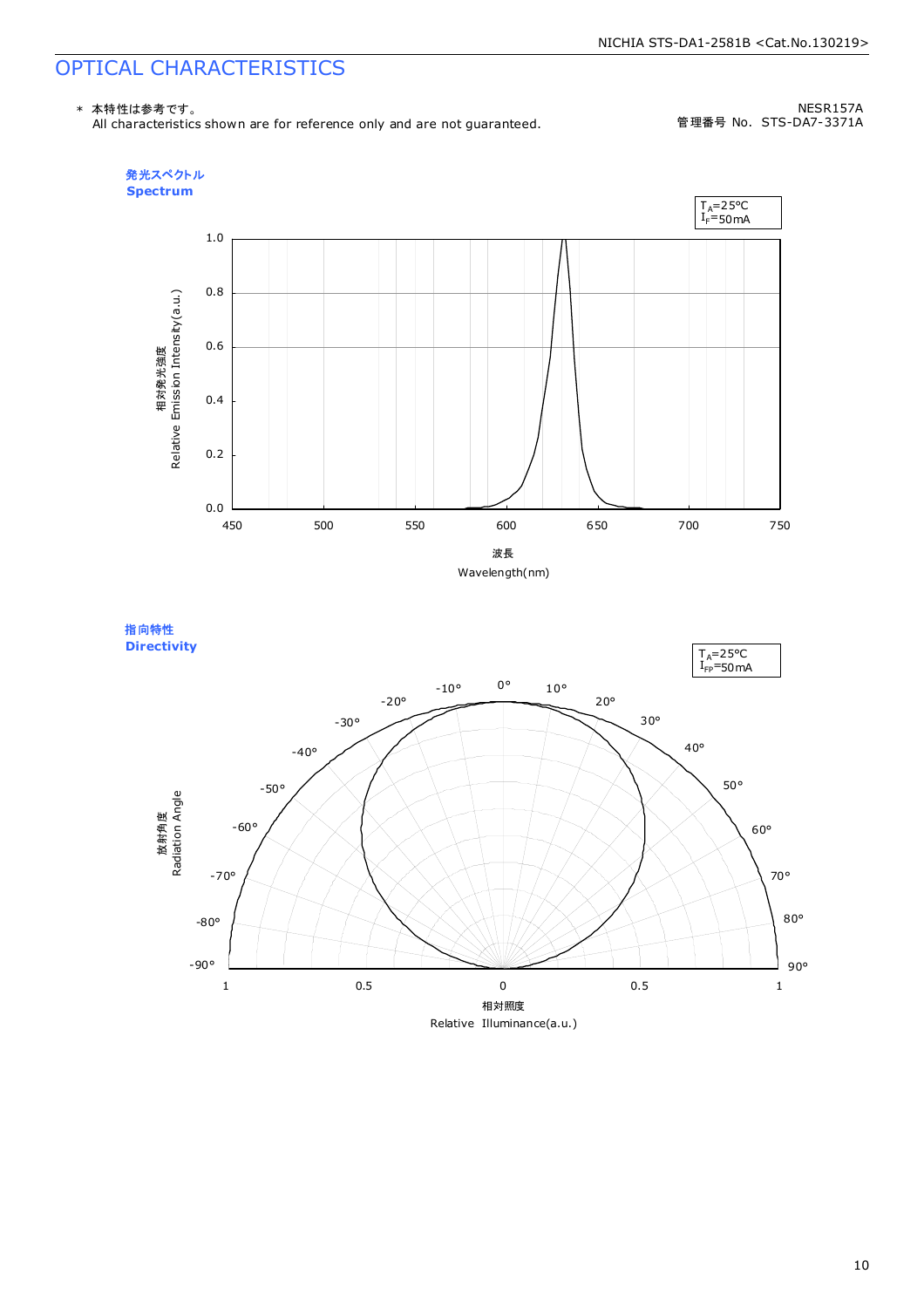### FORWARD CURRENT CHARACTERISTICS / TEMPERATURE CHARACTERISTICS

#### \* 本特性は参考です。

All characteristics shown are for reference only and are not guaranteed.

NESR157A 管理番号 No. STS-DA7-3372A



11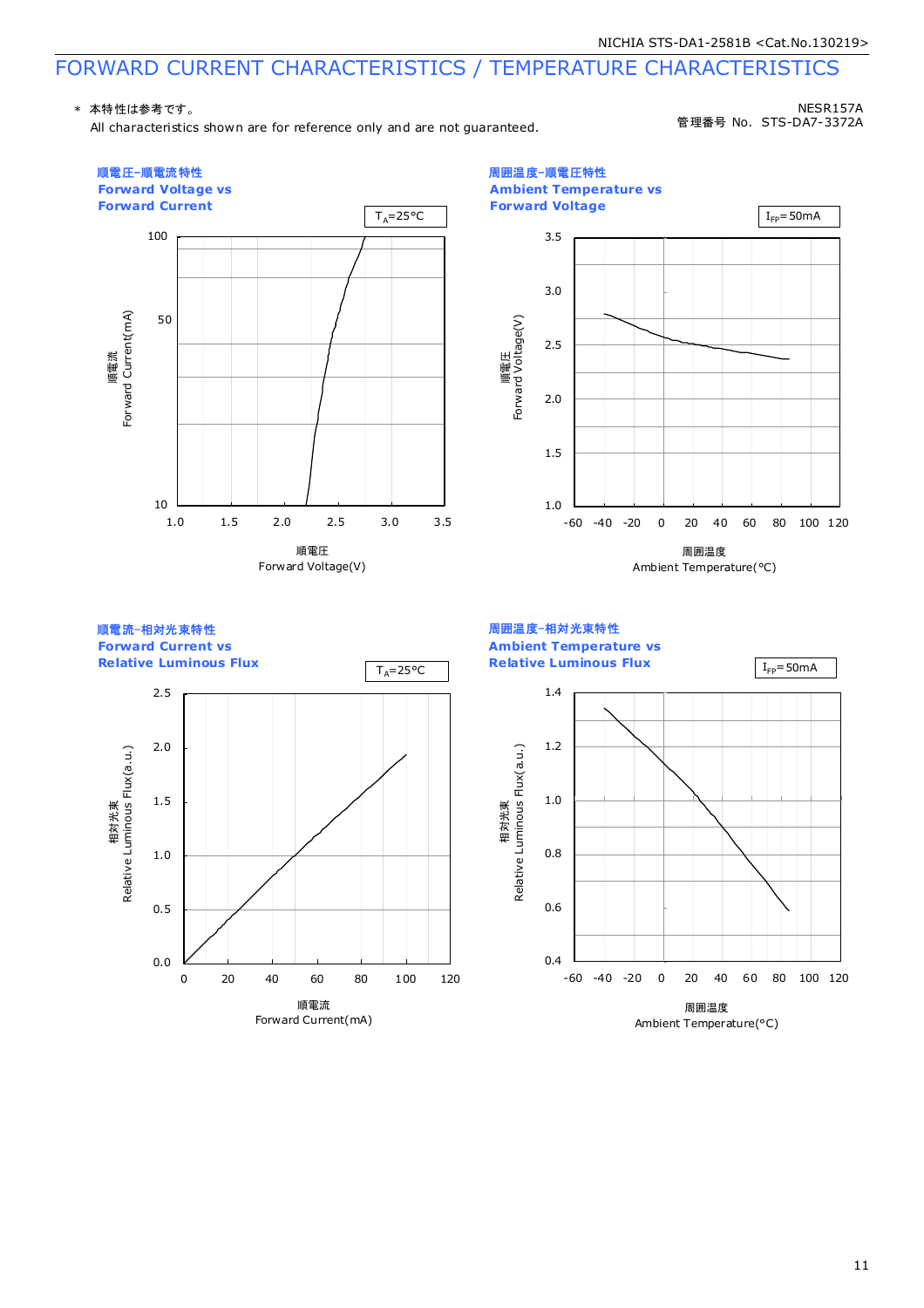## FORWARD CURRENT CHARACTERISTICS / TEMPERATURE CHARACTERISTICS

#### \* 本特性は参考です。

All characteristics shown are for reference only and are not guaranteed.

管理番号 No. STS-DA7-3373A NESR157A



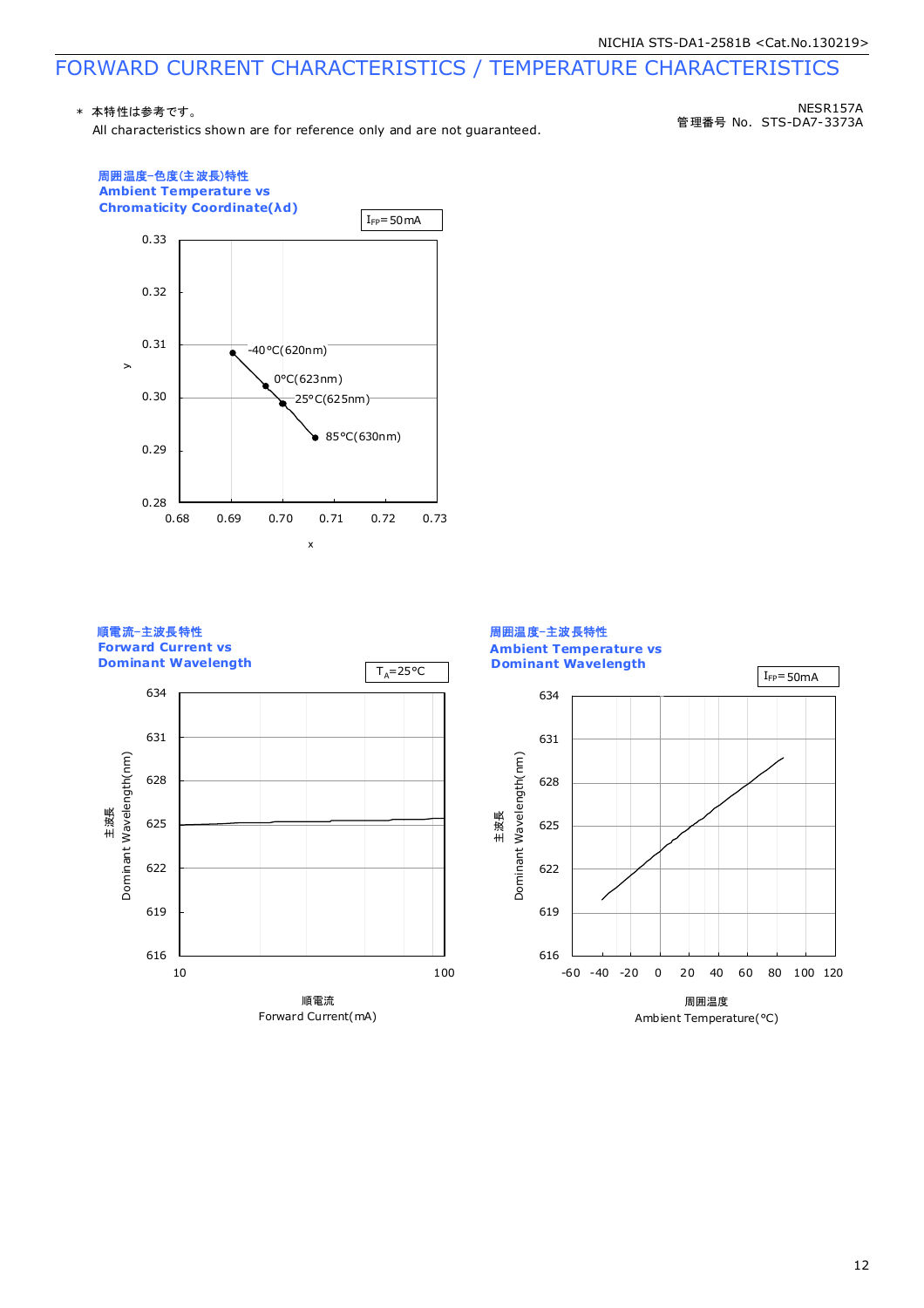### RELIABILITY

#### (1) Tests and Results

| Test                                                  | Reference<br>Standard            | <b>Test Conditions</b>                                                            | <b>Test</b><br>Duration | <b>Failure</b><br>Criteria<br># | <b>Units</b><br>Failed/Tested |
|-------------------------------------------------------|----------------------------------|-----------------------------------------------------------------------------------|-------------------------|---------------------------------|-------------------------------|
| Resistance to<br>Soldering Heat<br>(Reflow Soldering) | <b>JEITA ED-4701</b><br>300 301  | $T_{\text{std}}$ =260°C, 10sec, 2reflows,<br>Precondition: 30°C, 70%RH, 168hr     |                         | #1                              | 0/22                          |
| Solderability<br>(Reflow Soldering)                   | <b>JEITA ED-4701</b><br>303 303A | $T_{\text{std}} = 245 \pm 5^{\circ}$ C, 5sec,<br>Lead-free Solder(Sn-3.0Ag-0.5Cu) |                         | #2                              | 0/22                          |
| Temperature Cycle                                     | JEITA ED-4701<br>100 105         | $-40\degree$ C(30min)~25°C(5min)~<br>85°C(30min)~25°C(5min)                       | 100cycles               | #1                              | 0/50                          |
| Moisture Resistance<br>(Cyclic)                       | <b>JEITA ED-4701</b><br>200 203  | 25°C~65°C~-10°C, 90%RH,<br>24hr per cycle                                         | 10cycles                | #1                              | 0/22                          |
| High Temperature<br>Storage                           | <b>JEITA ED-4701</b><br>200 201  | $T_A = 85^{\circ}C$                                                               | 1000hours               | #1                              | 0/22                          |
| <b>Temperature Humidity</b><br>Storage                | <b>JEITA ED-4701</b><br>100 103  | $T_A = 60^{\circ}$ C, RH = 90%                                                    | 1000hours               | #1                              | 0/22                          |
| Low Temperature<br>Storage                            | JEITA ED-4701<br>200 202         | $T_A = -40$ °C                                                                    | 1000hours               | #1                              | 0/22                          |
| Room Temperature<br>Operating Life<br>Condition 1     |                                  | $T_A = 25^{\circ}C$ , I <sub>F</sub> =50mA<br>Test board: See NOTES below         | 1000hours               | #1                              | 0/22                          |
| Room Temperature<br>Operating Life<br>Condition 2     |                                  | $T_A = 25^{\circ}C$ , I <sub>F</sub> =70mA<br>Test board: See NOTES below         | 500hours                | #1                              | 0/22                          |
| High Temperature<br>Operating Life                    |                                  | $T_A = 85$ °C, I <sub>F</sub> =70mA<br>Test board: See NOTES below                | 1000hours               | #1                              | 0/22                          |
| Temperature Humidity<br>Operating Life                |                                  | 60°C, RH=90%, I <sub>F</sub> =50mA<br>Test board: See NOTES below                 | 500hours                | #1                              | 0/22                          |
| Low Temperature<br>Operating Life                     |                                  | $T_A = -40$ °C, I <sub>F</sub> =50mA<br>Test board: See NOTES below               | 1000hours               | #1                              | 0/22                          |
| Vibration                                             | <b>JEITA ED-4701</b><br>400 403  | 200m/s <sup>2</sup> , 100~2000~100Hz,<br>4cycles, 4min, each X, Y, Z              | 48minutes               | #1                              | 0/22                          |
| Electrostatic Discharges                              |                                  | HBM, 1kV, 1.5kΩ, 100pF, 1pulses,<br>alternately positive or negative              |                         | #1                              | 0/22                          |
| Soldering Joint Shear<br>Strength                     | JEITA ED-4702B<br>0023           | $5N, 10\pm 1sec$                                                                  |                         | #1                              | 0/22                          |

NOTES:

1) Test board: FR4 board thickness=1.6mm, copper layer thickness=0.07mm, R<sub>0JA</sub>≈105°C/W

2) Measurements are performed after allowing the LEDs to return to room temperature.

### (2) Failure Criteria

| Criteria $#$ | Items                                | Conditions       | <b>Failure Criteria</b>       |
|--------------|--------------------------------------|------------------|-------------------------------|
|              | Forward Voltage( $V_F$ )             | $I_F = 50mA$     | >U.S.L.x1.1                   |
| #1           | Luminous Flux( $\Phi$ <sub>V</sub> ) | $I_F = 50mA$     | $<$ L.S.L. $\times$ 0.7       |
|              | Reverse Current( $I_R$ )             | $V_{\rm B} = 5V$ | $>U.S.L. \times 2.0$          |
| #2           | Solderability                        | -                | Less than 95% solder coverage |

U.S.L. : Upper Specification Limit L.S.L. : Lower Specification Limit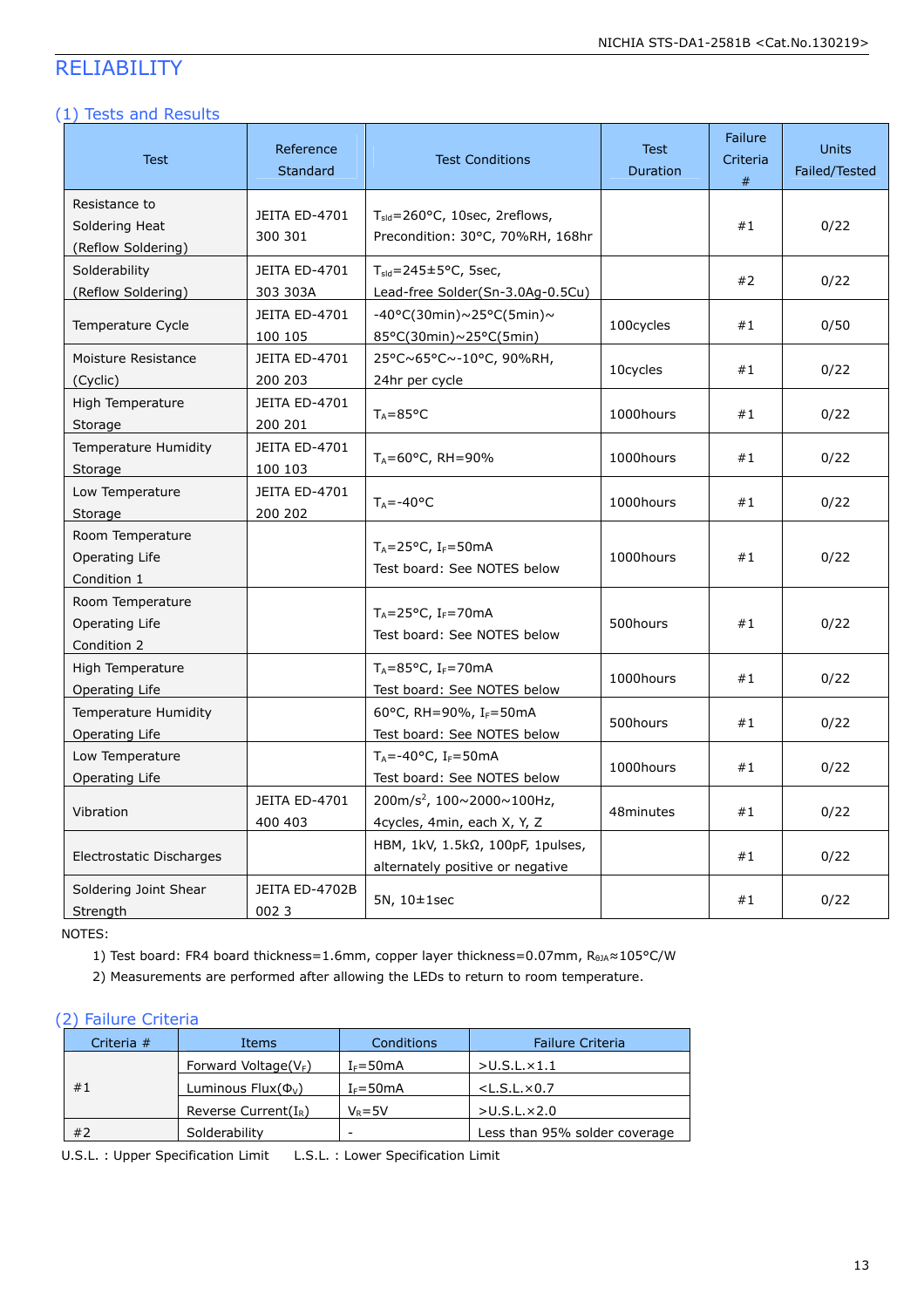### CAUTIONS

#### (1) Storage

| Conditions    |                             | Temperature          | Humidity       | <b>Time</b>                      |
|---------------|-----------------------------|----------------------|----------------|----------------------------------|
| Storage       | Before Opening Aluminum Bag | ≤30°C                | ≤90%RH         | Within 1 Year from Delivery Date |
|               | After Opening Aluminum Bag  | ≤30°C                | $\leq 70\%$ RH | $\leq$ 168 hours                 |
| <b>Baking</b> |                             | $65 \pm 5^{\circ}$ C |                | $\geq$ 24 hours                  |

● Product complies with JEDEC MSL 3 or equivalent. See IPC/JEDEC STD-020 for moisture-sensitivity details.

| • Absorbed moisture in LED packages can vaporize and expand during soldering, which can cause interface delamination |
|----------------------------------------------------------------------------------------------------------------------|
| and result in optical performance degradation. Products are packed in moisture-proof aluminum bags                   |
| to minimize moisture absorption during transportation and storage.                                                   |
| Included silica gel desiccants change from blue to red if moisture had penetrated bags.                              |

- After opening the moisture-proof aluminum bag, the products should go through the soldering process within the range of the conditions stated above. Unused remaining LEDs should be stored with silica gel desiccants in a hermetically sealed container, preferably the original moisture-proof bags for storage.
- After the "Period After Opening" storage time has been exceeded or silica gel desiccants are no longer blue, the products should be baked. Baking should only be done once.
- Customer is advised to keep the LEDs in an airtight container when not in use. Exposure to a corrosive environment may cause the plated metal parts of the product to tarnish, which could adversely affect soldering and optical characteristics. It is also recommended to return the LEDs to the original moisture proof bags and reseal.
- After assembly and during use, silver plating can be affected by the corrosive gases emitted by components and materials in close proximity of the LEDs within an end product, and the gases entering into the product from the external atmosphere. The above should be taken into consideration when designing.

Resin materials, in particular, may contain substances which can affect silver plating, such as halogen.

- Do not use sulfur-containing materials in commercial products. Some materials, such as seals and adhesives, may contain sulfur. The extremely corroded or contaminated plating of LEDs might cause an open circuit. Silicone rubber is recommended as a material for seals. Bear in mind, the use of silicones may lead to silicone contamination of electrical contacts inside the products, caused by low molecular weight volatile siloxane.
- To prevent water condensation, please avoid large temperature and humidity fluctuations for the storage conditions.

#### (2) Directions for Use

● When designing a circuit, the current through each LED must not exceed the Absolute Maximum Rating.

 Operating at a constant current per LED is recommended. In case of operating at a constant voltage, Circuit B is recommended. If the LEDs are operated with constant voltage using Circuit A, the current through the LEDs may vary due to the variation in Forward Voltage characteristics of the LEDs.



- LEDs should be operated in forward bias. Driving circuits must not subject LEDs to either forward or reverse voltage while off. Continuous reverse voltage can cause migration and LED damage.
- It is recommended to operate the LEDs at a current greater than 10% of the sorting current to stabilize the LED characteristics.
- Care must be taken to ensure that the reverse voltage will not exceed the Absolute Maximum Rating when using the LEDs with matrix drive.
- For outdoor use, necessary measures should be taken to prevent water, moisture and salt air damage.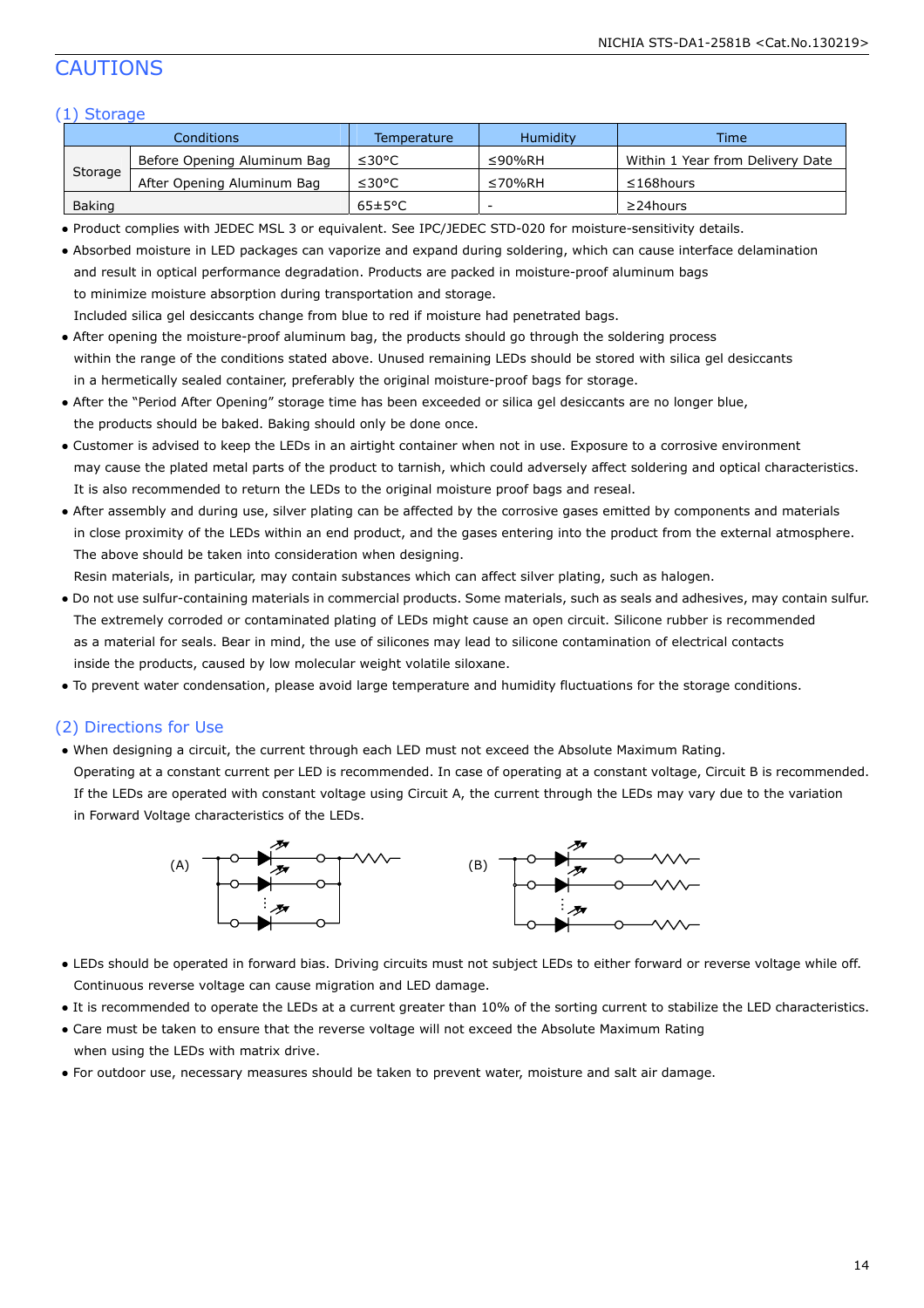#### (3) Handling Precautions

- Do not handle LEDs with bare hands, it may contaminate the LED surface and affect optical characteristics. In the worst case, catastrophic failure from excess pressure through wire-bond breaks and package damage may result.
- When handling the product with tweezers, be careful not to apply excessive force to the resin.
- Otherwise, The resin can be cut, chipped, delaminate or deformed, causing wire-bond breaks and catastrophic failures. ● Dropping the product may cause damage.
- Do not stack assembled PCBs together. Failure to comply can cause the resin portion of the product to be cut, chipped, delaminated and/or deformed. It may cause wire to break, leading to catastrophic failures.

#### (4) Design Consideration

- PCB warpage after mounting the products onto a PCB can cause the package to break. The LED should be placed in a way to minimize the stress on the LEDs due to PCB bow and twist.
- The position and orientation of the LEDs affect how much mechanical stress is exerted on the LEDs placed near the score lines. The LED should be placed in a way to minimize the stress on the LEDs due to board flexing.
- Board separation must be performed using special jigs, not using hands.

#### (5) Thermal Management

- Proper thermal management is an important when designing products with LEDs. LED die temperature is affected by PCB thermal resistance and LED spacing on the board. Please design products in a way that the LED die temperature does not exceed the maximum Junction Temperature  $(T_1)$ .
- Drive current should be determined for the surrounding ambient temperature ( $T_A$ ) to dissipate the heat from the product.
- The following equations can be used to calculate the junction temperature of the products.
	- 1)  $T_J = T_A + R_{\theta JA} \cdot W$  2)  $T_J = T_S + R_{\theta JS} \cdot W$ 
		- \*TJ=LED junction temperature: °C

T<sub>A</sub>=Ambient temperature: °C

 $T_S$ =Soldering temperature (cathode side): °C

RθJA=Thermal resistance from junction to ambient: °C/W

 $R<sub>0JS</sub>$ =Thermal resistance from junction to T<sub>s</sub> measuring point: °C/W

W=Input power( $I_F\times V_F$ ): W



#### (6) Cleaning

● If required, isopropyl alcohol (IPA) should be used. Other solvents may cause premature failure to the LEDs due to the damage to the resin portion. The effects of such solvents should be verified prior to use. In addition, the use of CFCs such as Freon is heavily regulated.

● Ultrasonic cleaning is not recommended since it may have adverse effects on the LEDs depending on the ultrasonic power and how LED is assembled. If ultrasonic cleaning must be used, the customer is advised to make sure the LEDs will not be damaged prior to cleaning.